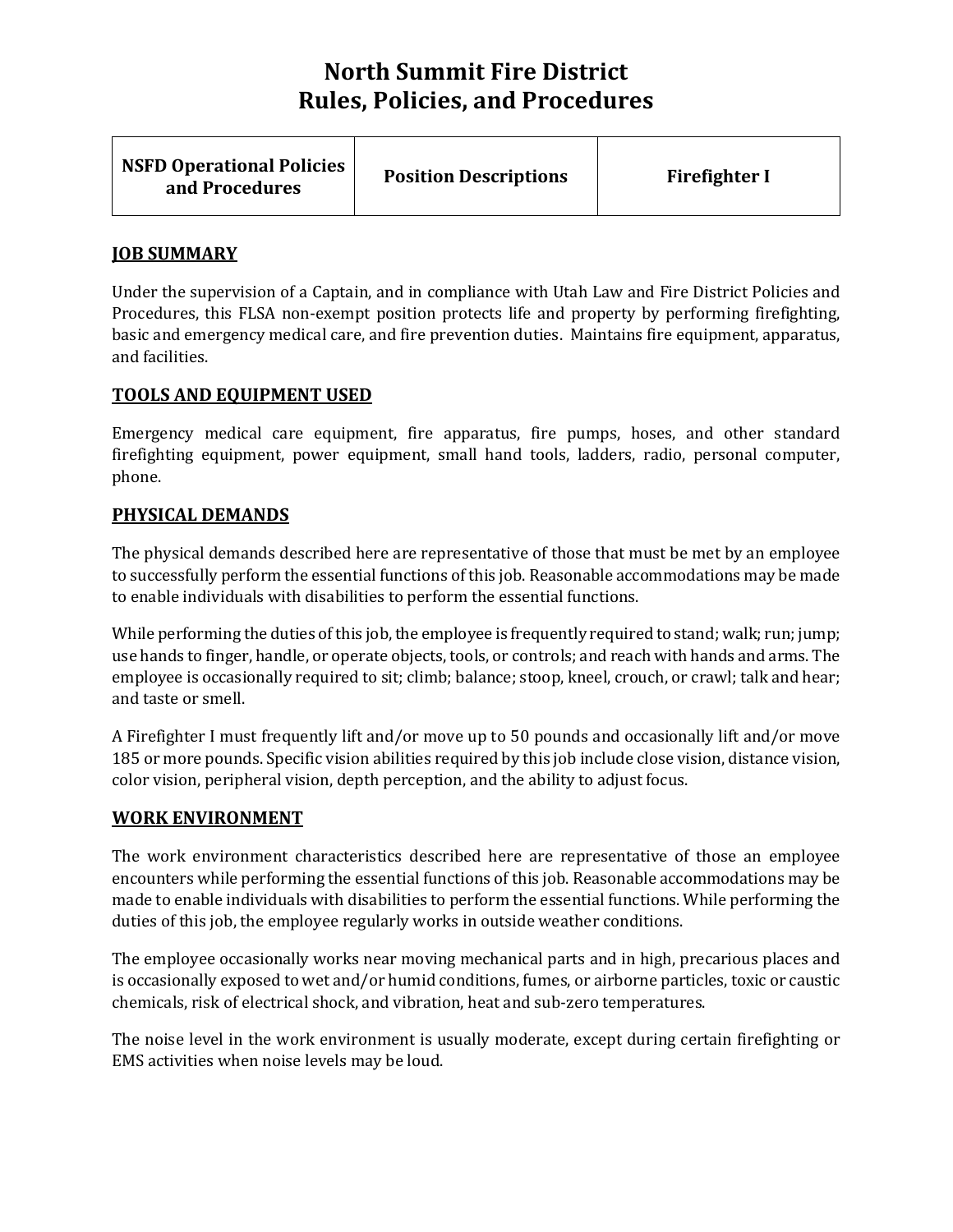| <b>NSFD Operational Policies</b><br>and Procedures | <b>Position Descriptions</b> | <b>Firefighter I</b> |
|----------------------------------------------------|------------------------------|----------------------|
|                                                    |                              |                      |

## **ESSENTIAL DUTIES, FUNCTIONS AND RESPONSIBILITIES**

- Assists in the coordination, instruction, and/or supervision of Apprentice Firefighters as assigned.
- Performs firefighting activities including driving light (brush trucks/support vehicles) fire apparatus, operating pumps, and related equipment, laying hose, and performing fire suppression tasks.
- Responds to medical emergency calls and assists EMS personnel with patient care as needed.
- Participates in fire drills, attends classes in firefighting, emergency medical, hazardous materials, and related subjects.
- Participates in the preplan and inspection of buildings, the inspection of hydrants, and other fire suppression systems as required.
- Maintains firefighting equipment, apparatus, and facilities. Performs minor repairs to district equipment.
- Performs general maintenance work in the upkeep of fire facilities and equipment; cleans and washes walls and floors; cares for grounds around station; makes minor repairs; washes, hangs and dries hose; washes, cleans, polishes, maintains and tests apparatus and equipment.
- Presents programs to the community on safety, medical, and fire prevention topics.
- Performs salvage operations such as throwing salvage covers, water evacuation and debris removal.
- Participates in physical fitness activities to maintain the capacity for sustained physical exertion.
- Performs other job-related duties as assigned by the NSFD administration.

# **MINIMUM QUALIFICATIONS**

- High school diploma or GED equivalent.
- Must be (18) eighteen years of age or older.
- Must have American Heart Association Basic Life Support (BLS) for Healthcare Providers.
- Must have IS-100, IS-200, IS-700, and IS-800.
- Must have Utah Firefighter I certification from Utah Fire Rescue Academy.
- Must have Utah Hazmat Awareness certification from Utah Fire Rescue Academy.
- Must have NWCG Firefighter II certification.
- Must have NREMT Emergency Medical Responder certification.
- Must be a citizen of the United States of America at the time of application or provide proof of appropriate work permit.
- Must have the ability to learn the operation of fire suppression and other emergency equipment. Must have the ability to learn to apply standard firefighting, basic and advanced life support, and fire prevention techniques.